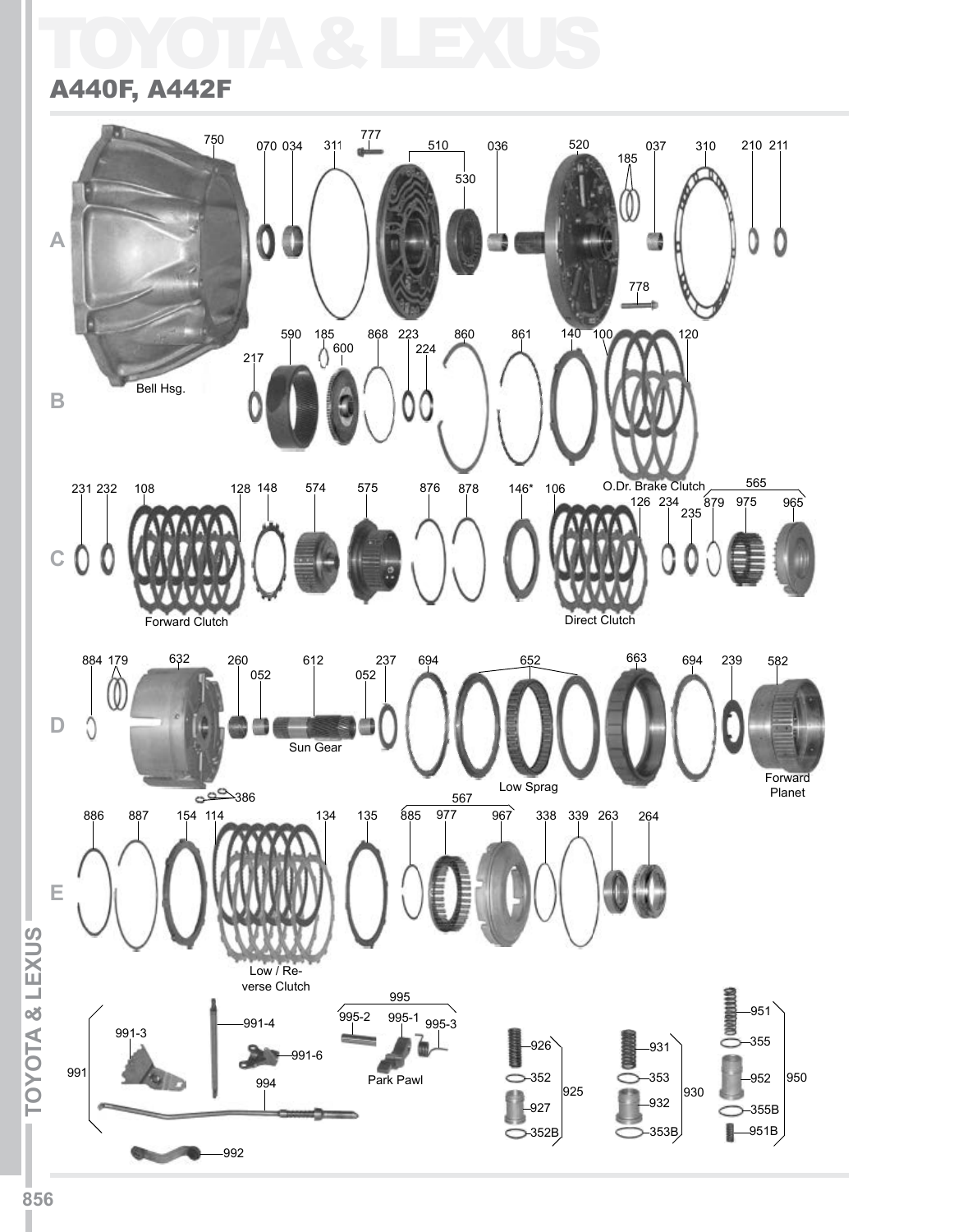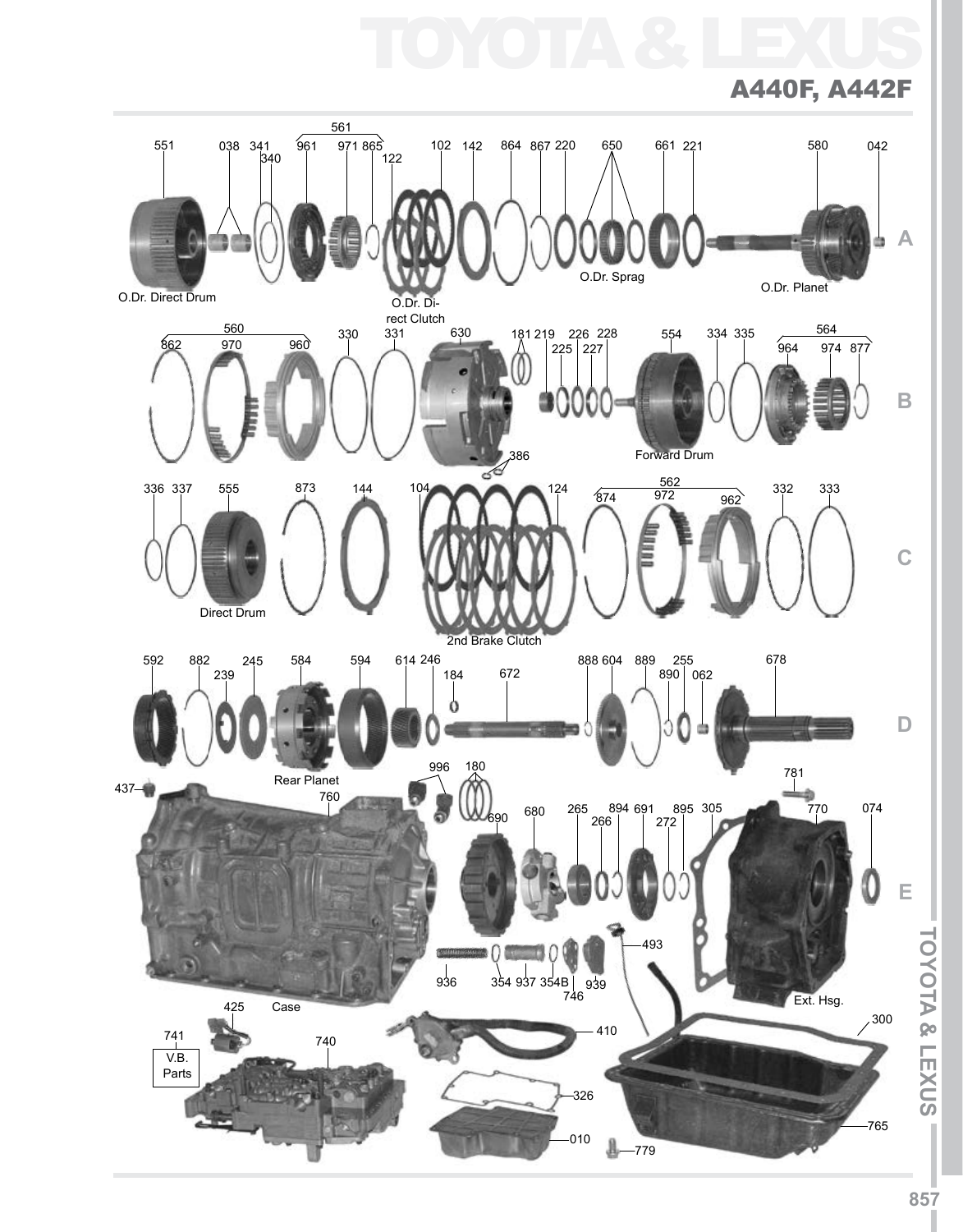### ILL# Part# QTY REF# OVERHAUL KITS NI.......... K94900T.................. Overhaul Kit, A440F W/Out Transfer Case Parts 10/85-8/92....................................................................................... 1..............N/A NI.......... K94900B ................. Overhaul Kit, A440F With Transfer Case Parts(Landcruiser & Samurai) 10/85-8/92................................................... 1..............N/A NI.......... K94900E ................. Overhaul Kit, A442F With Transfer Case Parts 8/92-1/95............................................................................................ 1..............N/A NI.......... K94900.................... Overhaul Kit, A440F Transfer Case & PTO Only, 10/85-8/92....................................................................................... 1..............N/A NI.......... K94900F.................. Overhaul Kit, A442F Transfer Case Only, 8/92-1/95 .................................................................................................... 1..............N/A MASTER L/STEEL KITS NI.......... DK9400AS .............. Master L/Steels Kit, A440F W/Out Transfer Case Parts 1985-92................................................................................. 1..............N/A NI.......... DK9400BS .............. Master L/Steels Kit, A440F With Transfer Case Parts 10/85-8/92................................................................................ 1..............N/A NI.......... DK9400ES .............. Master L/Steels Kit, A442F With Transfer Case Parts 8/92-1/95.................................................................................. 1..............N/A MASTER W/STEELS KITS NI.......... DK9400A ................ Master W/Steels Kit, A440F W/Out Transfer Case Parts 1985-92 ............................................................................... 1..............N/A NI.......... DK9400B................. Master W/Steels Kit, A440F With Transfer Case Parts 10/85-8/92 .............................................................................. 1..............N/A NI.......... DK9400B................. Master W/Steels Kit, A442F With Transfer Case Parts 8/92-1/95 ................................................................................ 1..............N/A **FILTERS** 010........ 94710 ...................... Filter, A440F (5/8" Thick) 1985-95 ................................................................................................................................ 1.............. 35330-60011 010........ 94710A.................... Filter, A440F (2" Thick) 1985-95 ................................................................................................................................... 1.............. 35303-60010 010........ 94710B.................... Filter, A442F 1993-95 ................................................................................................................................................... 1.............. 35330-60010 **BUSHINGS BUSHINGS** 030........ K94000.................... Bushing Kit, A440 (8 Bushings) 1985-95...................................................................................................................... 1..............TBA 034........ 94005 ...................... Bushing, A440F/A442F Pump Body 1985-95............................................................................................................... 1..............TBA 044........ 94420 ...................... Caged Bearing, A440F/A442F 2nd Brake Support To Sun Gear 1985-95 (Use 141260A).......................................... 1..............TBA METAL CLAD SEALS 070........ 94151 ...................... Seal, A440F/A442F Front Pump 1985-95 .................................................................................................................... 1.............. 90311-42010 072........ 78197 ...................... Seal, A440F/A442F Manual Lever Shaft 1985-95........................................................................................................ 2.............. 90311-12002 074........ 94152 ...................... Seal, A440F/A442F Extension Housing 1985-95 ......................................................................................................... 1.............. 90311-48016 078........ 89157 ...................... Seal, A440F/A442F Speedometer Gear Shaft 1985-95 ............................................................................................... 1.............. 90310-09001 NI.......... 94153 ...................... Seal, Output Shaft Retainer (A440F)............................................................................................................................ 1.............. 90311-48010 **FRICTIONS** 100........ 94100 ...................... Friction, A440F OD Brake Clu (.083") (70T) 1985-92 (Also 2nd Brake Clu, 1985-95) ................................................. 3-8........... 35633-36060 100........ 94100A.................... Friction, A442F Overdrive Brake Clutch (.083") (75 Teeth) 1993-95 ............................................................................ 3.............. 35633-36050 102........ 94102 ...................... Friction, A440F/A442F OD Direct Clu (.083") (46T) 1985-95 (Also Fwd & Dir, 1985-95)............................................. 14-15....... 35633-60040 104........ 94100 ...................... Friction, A440F/A442F 2nd Brake Clutch (.083") (70 Teeth) 1985-95 .......................................................................... 4-5........... 35633-36060 106........ 94102 ...................... Friction, A440F/A442F Direct Clutch (.083") (46 Teeth) 1985-95 ................................................................................. 5.............. 35633-60040 108........ 94102 ...................... Friction, A440F/A442F Forward Clutch (.083") (46 Teeth) 1985-95 ............................................................................. 6-7........... 35633-60040 114........ 94104 ...................... Friction, A440F/A442F Low / Reverse Clutch (.067") (70 Teeth) 1985-95.................................................................... 6.............. 35633-60030 119........ K94BF ..................... Friction, Module, A440F, 1985-92................................................................................................................................. 1..............TBA 119........ K94EF ..................... Friction, Module, A442F, 1993-95................................................................................................................................. 1..............TBA **STEELS** 120........ 94105 ...................... Steel, A440F OD Brake Clu (.094") (6T) (6.00" ID)1985-92 (Also 2nd Brake Clu 85-90)............................................. 3-10......... 35632-60010 120........ 94105C.................... Steel, A442F OD Brake Clu (.078") (6T) 1993-95 (Also 440F/442F 2nd Brake Clu 91-95........................................... 3-10......... 35632-60040 120........ 94105B.................... Steel, A442F Overdrive Brake Clutch (.157") (6 Teeth) 1993-95.................................................................................. 1.............. 35632-60020 120........ 94105A.................... Steel, A440F Overdrive Brake Clutch (.094") (6 Teeth) (6.400" ID) 1985-Up ............................................................... 3-10.........TBA 122........ 94101 ...................... Steel, A440F/A442F OD Direct Clu (.071") (10T) 1985-95 (Also Fwd & Dir 1985-95) ................................................. 6-18......... 35634-36010 122........ 94101C.................... Steel, A440F/A442F OD Direct Clu (.078") (10T) 1985-95 (Also Fwd & Dir 1985-95) .................................................AR........... 35634-36040 122........ 94101A.................... Steel, A440F/A442F OD Direct Clu (.087") (10T) 1985-95 (Also Forward 1985-95)....................................................AR........... 35634-36050 122........ 94101B.................... Steel, A440F/A442F OD Direct Clu (.095") (10T) 1985-95 (Also Forward 1985-95)....................................................AR........... 35634-36020 124........ 94105 ...................... Steel, A440F 2nd Brake Clutch (.094") (6 Teeth) 1985-90 ........................................................................................... 7.............. 35632-60010 124........ 94105C.................... Steel, A440F/A442F 2nd Brake Clutch (.078") (6 Teeth) 1991-95................................................................................ 7.............. 35632-60040 126........ 94101 ...................... Steel, A440F/A442F Direct Clutch (.071") (10 Teeth) 1985-95..................................................................................... 6.............. 35634-36010 128........ 94101 ...................... Steel, A440F/A442F Forward Clutch (.071") (10 Teeth) 1985-95 ................................................................................. 6.............. 35634-36010 128........ 94101C.................... Steel, A440F/A442F Forward Clutch (.078") (10 Teeth) 1985-95 .................................................................................AR........... 35634-36040 128........ 94101A.................... Steel, A440F/A442F Forward Clutch (.087") (10 Teeth) 1985-95 .................................................................................AR........... 35634-36050 128........ 94101B.................... Steel, A440F/A442F Forward Clutch (.095") (10 Teeth) 1985-95 .................................................................................AR........... 35634-36020 134........ 94103 ...................... Steel, A440F Low / Reverse Clutch (.071") (16 Teeth) 1985-92................................................................................... 6.............. 35632-36020 134........ 94103A.................... Steel, A442F Low / Reverse Clutch (.095") (16 Teeth) 1993-95................................................................................... 6.............. 35632-36030 134........ 94103B.................... Steel, A442F Low / Reverse Clutch (.110") (16 Teeth) 1993-95 ................................................................................... 6..............TBA 135........ 94965 ...................... Cushion Steel, A440F/A442F Low / Reverse Clutch (.100") (8 Teeth) 1985-95 ........................................................... 1..............TBA 135........ 94964 ...................... Cushion Steel, A440F/A442F Forward (Front Clutch) 1985-95.................................................................................... 1..............TBA PRESSURE PLATES **ITO A CONTRACT CONFIRMATION** CONTRACT CONTRACT CONTRACT CONTRACT CONTRACT CONTRACT CONTRACT CONTRACT CONTRACT CONTRACT CONTRACT CONTRACT CONTRACT CONTRACT CONTRACT CONTRACT CONTRACT CONTRACT CONTRACT CONTRACT CONTRACT CO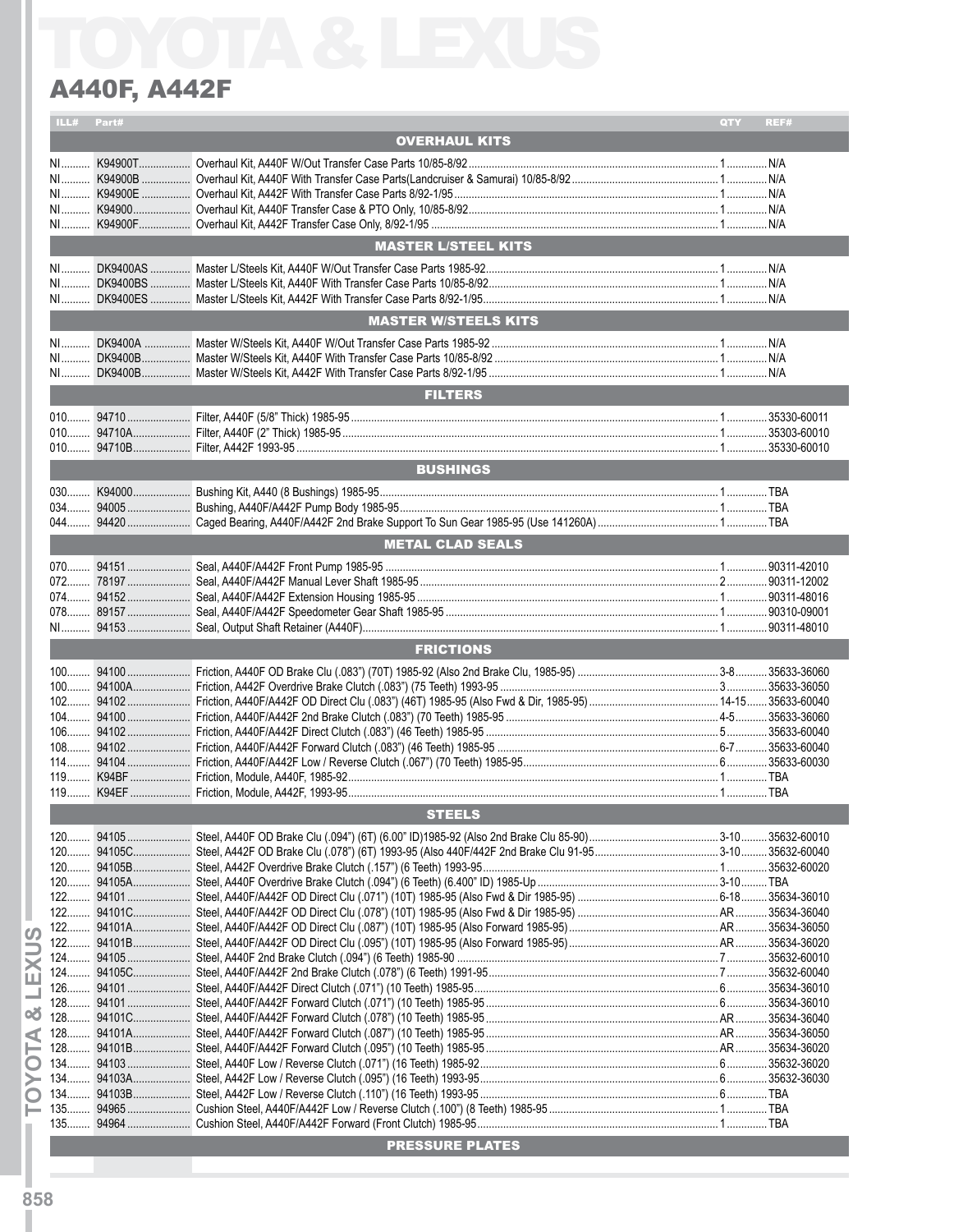| ILL# Part# |             |                                        | <b>QTY</b> | REF#        |
|------------|-------------|----------------------------------------|------------|-------------|
|            |             |                                        |            |             |
|            |             |                                        |            |             |
|            |             |                                        |            |             |
|            |             |                                        |            |             |
|            |             |                                        |            |             |
|            |             |                                        |            |             |
|            |             |                                        |            |             |
|            |             |                                        |            |             |
|            |             |                                        |            |             |
|            |             | <b>SEALING RINGS</b>                   |            |             |
|            |             |                                        |            |             |
|            |             | <b>WASHERS &amp; BEARINGS</b>          |            |             |
|            |             |                                        |            |             |
|            |             |                                        |            |             |
|            |             |                                        |            |             |
|            | 210 94431AB |                                        |            |             |
|            | 211 94421A  |                                        |            |             |
|            |             |                                        |            |             |
|            |             |                                        |            |             |
|            | 219 94423A  |                                        |            |             |
|            |             |                                        |            |             |
| 226        | 94423A      |                                        |            |             |
| 227        |             |                                        |            |             |
|            |             |                                        |            |             |
|            |             |                                        |            |             |
|            | 228 94444AB |                                        |            |             |
|            | 228 94444AC |                                        |            |             |
|            |             |                                        |            |             |
|            |             |                                        |            |             |
|            |             |                                        |            |             |
|            |             |                                        |            |             |
| 237        | 94402A      |                                        |            |             |
| 239        |             |                                        |            |             |
|            |             |                                        |            |             |
|            |             |                                        |            |             |
|            |             |                                        |            |             |
| 263        |             |                                        |            |             |
| 264        |             |                                        |            |             |
|            |             |                                        |            |             |
| 266        |             |                                        |            |             |
| $272$      |             |                                        |            |             |
|            |             |                                        |            |             |
|            |             | <b>GASKETS &amp; RUBBER COMPONENTS</b> |            |             |
| $300$      |             |                                        |            |             |
| $326$      |             |                                        |            |             |
|            |             | <b>TECHNICAL MANUALS</b>               |            |             |
|            |             |                                        |            |             |
| 400        |             |                                        |            |             |
|            |             | <b>ELECTRICAL COMPONENTS</b>           |            |             |
|            |             |                                        |            |             |
| 410        |             |                                        |            |             |
|            |             |                                        |            |             |
|            |             |                                        |            |             |
|            |             | <b>HARD PARTS</b>                      |            |             |
|            |             |                                        |            |             |
|            |             |                                        |            |             |
|            |             |                                        |            |             |
|            |             |                                        |            |             |
|            |             |                                        |            |             |
| 510        |             |                                        |            |             |
| 510        |             |                                        |            |             |
|            |             |                                        |            |             |
|            |             |                                        |            |             |
|            |             | <b>HARD PARTS</b>                      |            |             |
|            |             |                                        |            |             |
|            |             |                                        |            |             |
| 554        |             |                                        |            | 35701-60010 |
| $555$      | 94972       |                                        |            |             |
|            |             |                                        |            | 35631-36010 |
| 575        |             |                                        |            |             |

**TOYOTA & LEXUS ITOYOTA & LEXUSI**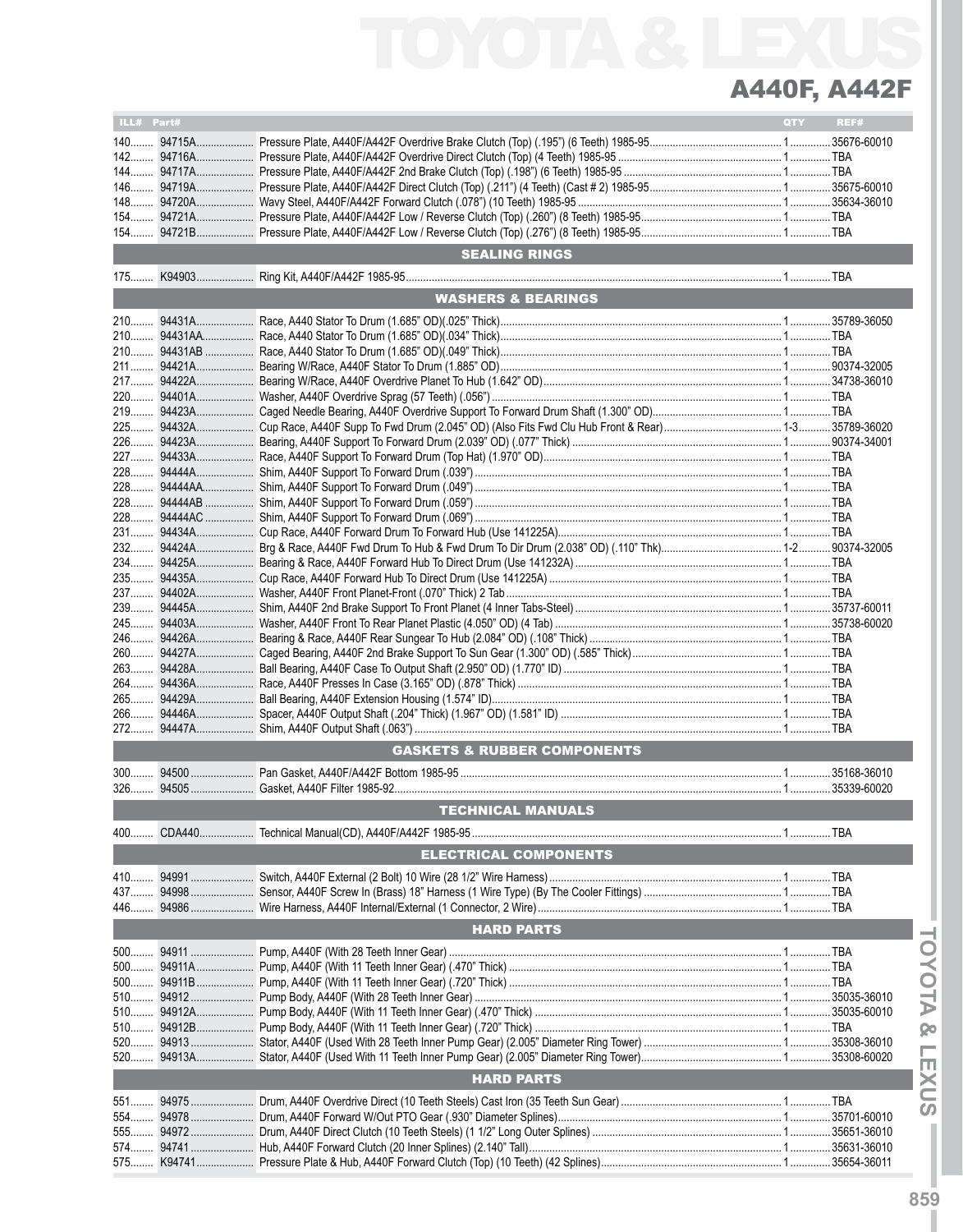|     | ILL# Part# |                                          | QTY <b>C</b> | REF# |
|-----|------------|------------------------------------------|--------------|------|
|     |            |                                          |              |      |
|     |            |                                          |              |      |
|     |            |                                          |              |      |
|     |            |                                          |              |      |
|     |            |                                          |              |      |
|     |            |                                          |              |      |
|     |            |                                          |              |      |
|     |            |                                          |              |      |
|     |            |                                          |              |      |
|     |            |                                          |              |      |
|     |            |                                          |              |      |
|     |            |                                          |              |      |
|     |            | <b>SPRAGS &amp; ONE WAY CLUTCHES</b>     |              |      |
|     |            |                                          |              |      |
|     |            |                                          |              |      |
|     |            |                                          |              |      |
|     |            |                                          |              |      |
|     |            |                                          |              |      |
|     |            | <b>SHAFTS &amp; GOVERNORS</b>            |              |      |
|     |            |                                          |              |      |
|     |            |                                          |              |      |
|     |            |                                          |              |      |
|     |            |                                          |              |      |
|     |            |                                          |              |      |
|     |            |                                          |              |      |
|     |            | <b>VALVE BODIES &amp; COMPONENTS</b>     |              |      |
|     |            |                                          |              |      |
|     |            |                                          |              |      |
|     |            |                                          |              |      |
|     |            |                                          |              |      |
|     |            | HOUSINGS, CASES, PISTONS & MISCELLANEOUS |              |      |
|     |            |                                          |              |      |
|     |            |                                          |              |      |
|     |            |                                          |              |      |
|     |            |                                          |              |      |
|     |            |                                          |              |      |
|     |            |                                          |              |      |
|     |            |                                          |              |      |
|     |            |                                          |              |      |
|     |            |                                          |              |      |
|     |            |                                          |              |      |
|     |            |                                          |              |      |
|     |            |                                          |              |      |
|     |            |                                          |              |      |
| 961 |            |                                          |              |      |
|     |            |                                          |              |      |
|     |            |                                          |              |      |
|     |            |                                          |              |      |
|     |            |                                          |              |      |
|     |            |                                          |              |      |
|     |            |                                          |              |      |
|     |            |                                          |              |      |
|     |            |                                          |              |      |
|     |            |                                          |              |      |
|     |            |                                          |              |      |
|     |            |                                          |              |      |
|     |            |                                          |              |      |
|     |            |                                          |              |      |

**TOYOTA & LEXUS**